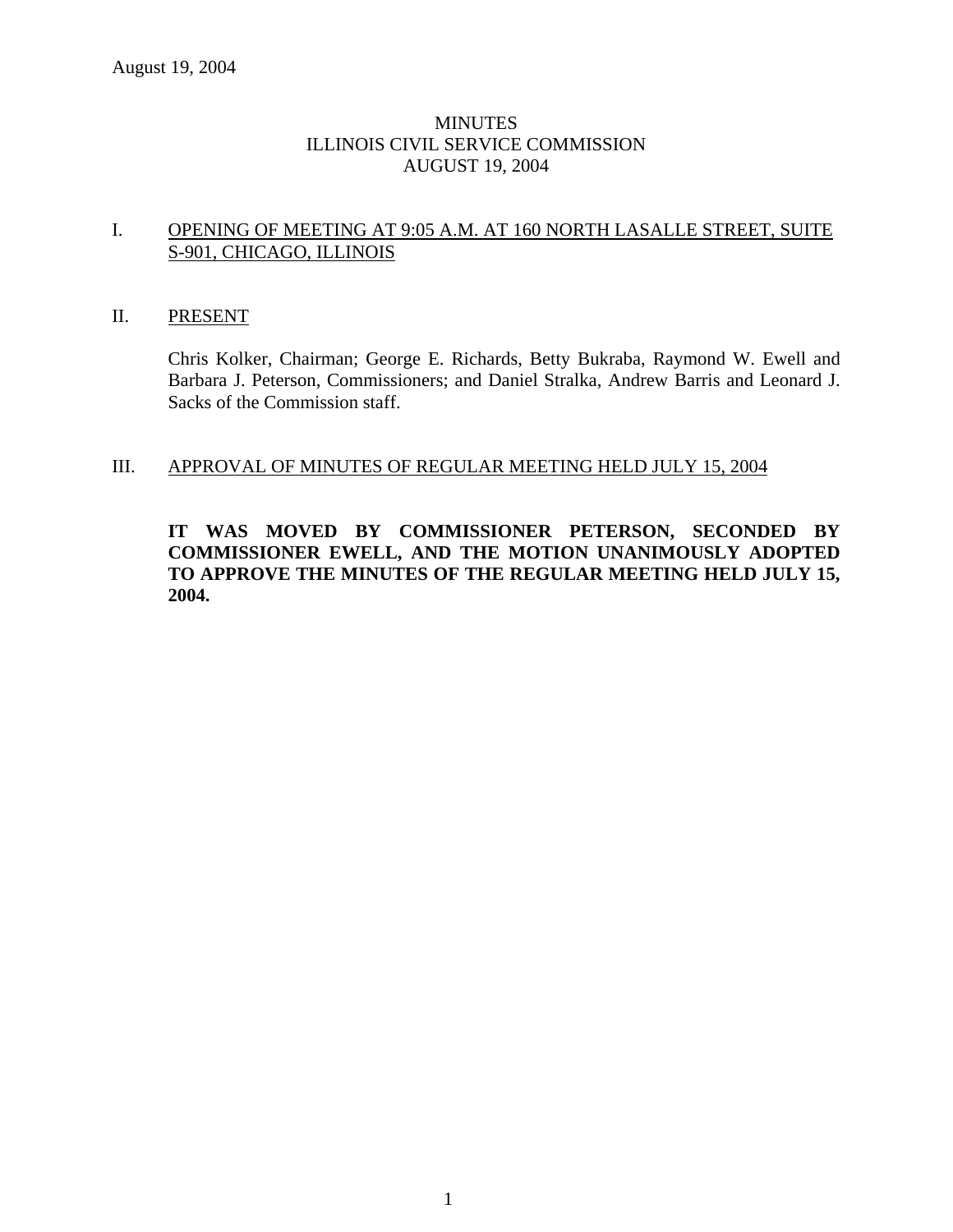#### IV. EXEMPTIONS UNDER SECTION 4d(3) OF THE PERSONNEL CODE

# A. Report on Exempt Positions

|                                      | Total            | Number of Exempt |
|--------------------------------------|------------------|------------------|
| <u>Agency</u>                        | <b>Employees</b> | Positions        |
|                                      |                  |                  |
|                                      |                  |                  |
|                                      |                  |                  |
|                                      |                  |                  |
|                                      |                  |                  |
| Central Management Services  1207 84 |                  |                  |
| Children and Family Services 3512 41 |                  |                  |
|                                      |                  |                  |
|                                      |                  |                  |
|                                      |                  |                  |
|                                      |                  |                  |
|                                      |                  |                  |
|                                      |                  |                  |
|                                      |                  |                  |
|                                      |                  |                  |
|                                      |                  |                  |
|                                      |                  |                  |
|                                      |                  |                  |
|                                      |                  |                  |
|                                      |                  |                  |
|                                      |                  |                  |
|                                      |                  |                  |
|                                      |                  |                  |
|                                      |                  |                  |
|                                      |                  |                  |
|                                      |                  |                  |
|                                      |                  |                  |
|                                      |                  |                  |
|                                      |                  |                  |
|                                      |                  |                  |
|                                      |                  |                  |
|                                      |                  |                  |
|                                      |                  |                  |
|                                      |                  |                  |
|                                      |                  |                  |
|                                      |                  |                  |
|                                      |                  |                  |
|                                      |                  |                  |
|                                      |                  |                  |
|                                      |                  |                  |
|                                      |                  |                  |
|                                      |                  |                  |
|                                      |                  |                  |
|                                      |                  |                  |
|                                      |                  |                  |
|                                      |                  |                  |
|                                      |                  |                  |
|                                      |                  |                  |
|                                      |                  |                  |
|                                      |                  |                  |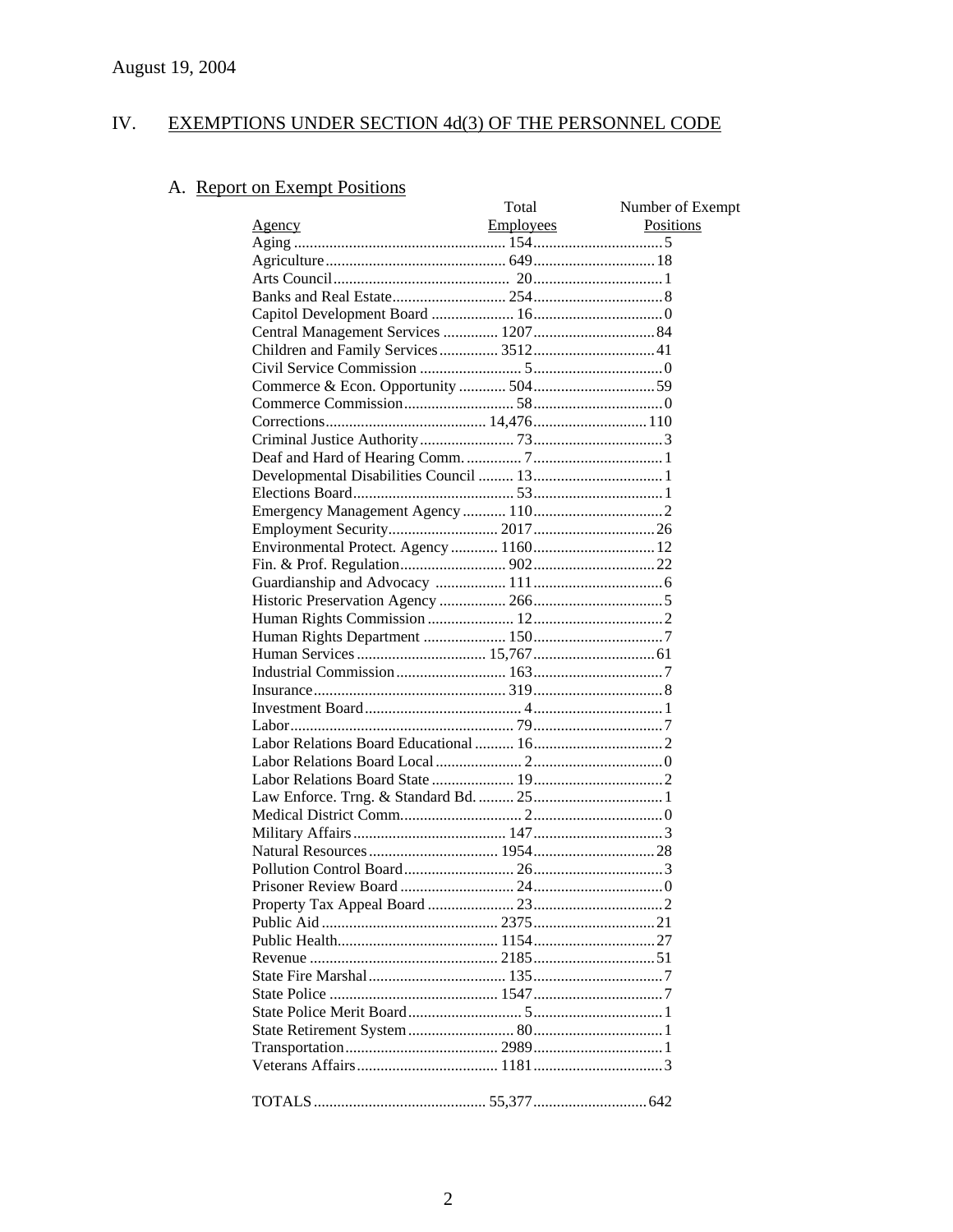#### B. Governing Rule - Jurisdiction B Exemptions

- a) Before a position shall qualify for exemption from Jurisdiction B under Section 4d(3) of the Personnel Code, the position shall be directly responsible to:
	- 1. The Governor, or
	- 2. A departmental director or assistant director appointed by the Governor, or
	- 3. A board or commission appointed by the Governor, or
	- 4. The head of an agency created by Executive Order, or the director or assistant director of an agency carrying out statutory powers, whose offices are created by the Governor subject to legislative veto under Article V, Section 11, of the Constitution of 1970, which agency head, director, or assistant director may themselves be subject to exemption under Section 4d(3), or
	- 5. In an agency having a statutory assistant director, a deputy director exercising full line authority under the director for all operating entities of the agency, provided the statutory role of assistant director is vacant or is assigned clearly distinct and separate duties from the deputy director and as a colleague to him, or
	- 6. A line position organizationally located between the director and/or assistant director and a subordinate statutorily exempt position(s), provided the position proposed for exemption has line authority over the statutory exempt position(s), or
	- 7. The elected head of an independent agency in the executive, legislative, or judicial branch of government.
- b) If a position meets the above criterion, it must, in addition, be responsible for one or more of the following before it shall be approved as exempt:
	- 1. Directs programs defined by statute and/or departmental, board, or commission policy or possess significant authority when acting in the capacity of a director of programs to bind the agency.
	- 2. Makes decisions in exercising principal responsibility for the determination or execution of policy which fix objectives or state the principles to control action toward operating objectives of one or more divisions, such decisions being subject to review or reversal only by the director, assistant director, board or commission.
	- 3. Participates in the planning and programming of departmental, board, or commission activities, integrating the plans and projections of related divisions, and the scheduling of projected work programs of those agencies.
	- 4. Makes decisions in exercising principal responsibility for the determination or execution of policy which fix objectives or state the principles to control action toward operating objectives of one or more divisions, such decisions being subject to review or reversal only by the director, assistant director, board or commission.
	- 5. Participates in the planning and programming of departmental, board, or commission activities, integrating the plans and projections of related divisions, and the scheduling of projected work programs of those agencies.

**\* \* \* \***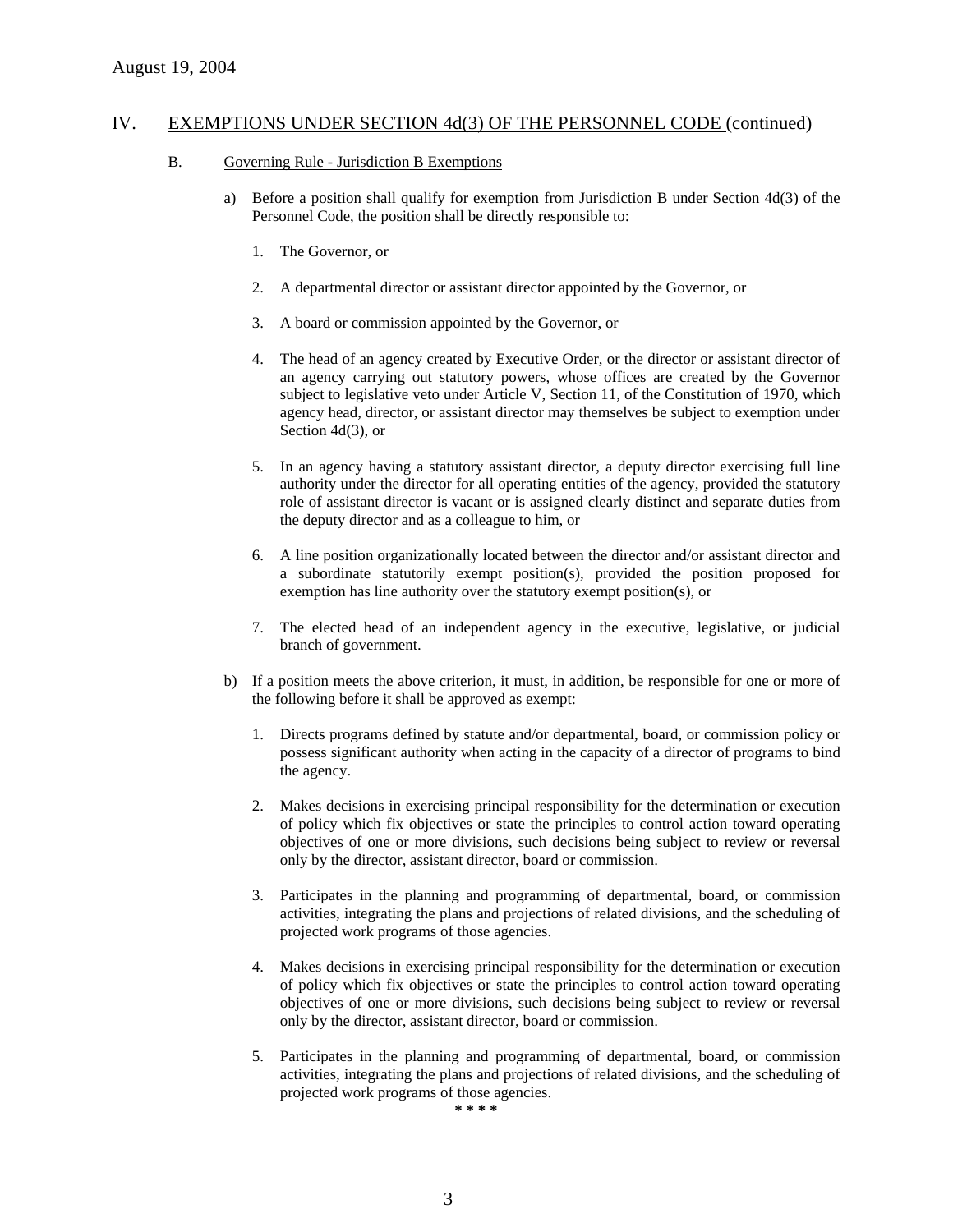- Upon the Commission's receipt of a letter from OBRE, the exemption requests for Items C1-F6 were withdrawn.
- Regarding Item G, the Media Administrator position at CMS, Drew Barris noted that Ed Wynn and Marybeth Johnson spoke to the other Media Administrator positions at the last meeting but this position was continued because of uncertainty with the budget and the continuation of Opportunity Returns at DCEO. The Opportunity Returns program was included in the FY05 budget. Therefore, the Commission staff recommended exemption.
- The staff had questions regarding Items I1 and I2, the Policy Advisor positions at Public Aid. Specifically, the questions concerned the way the job descriptions were written, the existence of incumbents, and the representation of two separate prescription drug policies for Chicago and downstate Illinois. These positions were previously granted 4d(3) exemption at CMS. They have now been abolished, and reestablished at Public Aid. Two positions are required; one position is for the financial aspects of establishing prescription drug policy, the other position is needed for the pharmaceutical aspect of drug policy. Therefore, there is no overlap in the policy-making authority of the positions and the Commission staff recommended exemption.
- The Commission staff recommended continuation regarding the Lottery positions, Items J1 and J2, but recommended exemption regarding J3 and J4. The Commission had questions regarding the potential overlap in the policy-making responsibilities of all four positions. All of the positions address marketing, and there is an already existing 4d(3) exempt marketing position. In speaking with Lottery Superintendent Carolyn Adams and Deb Tumulty, it was explained that the very essence of Lottery's success is promoting the many products offered by Lottery. Lottery provided an updated organizational chart to reflect the current structure. Unlike other state agencies, Lottery's primary purpose is to generate revenue and the only way to do that is through intense marketing. That is why each individual position focuses on making policy with respect to each individual product and/or area of focus of each position, in much the same way a private corporation is required to divide marketing responsibilities as to each individual product it is trying to sell. Considering the huge revenues Lottery generates, \$1.7 billion, and, if made exempt, the 4d(3) positions still only comprise less than 5% of the Lottery workforce; it was determined that exemption is appropriate as it relates to Items J3 (Instant Game Product position) and J4 (Online Product position) but the Commission staff recommends a continuation until more information can be ascertained regarding J1 (Promotions position) and J2 (Events/Sponsorship position).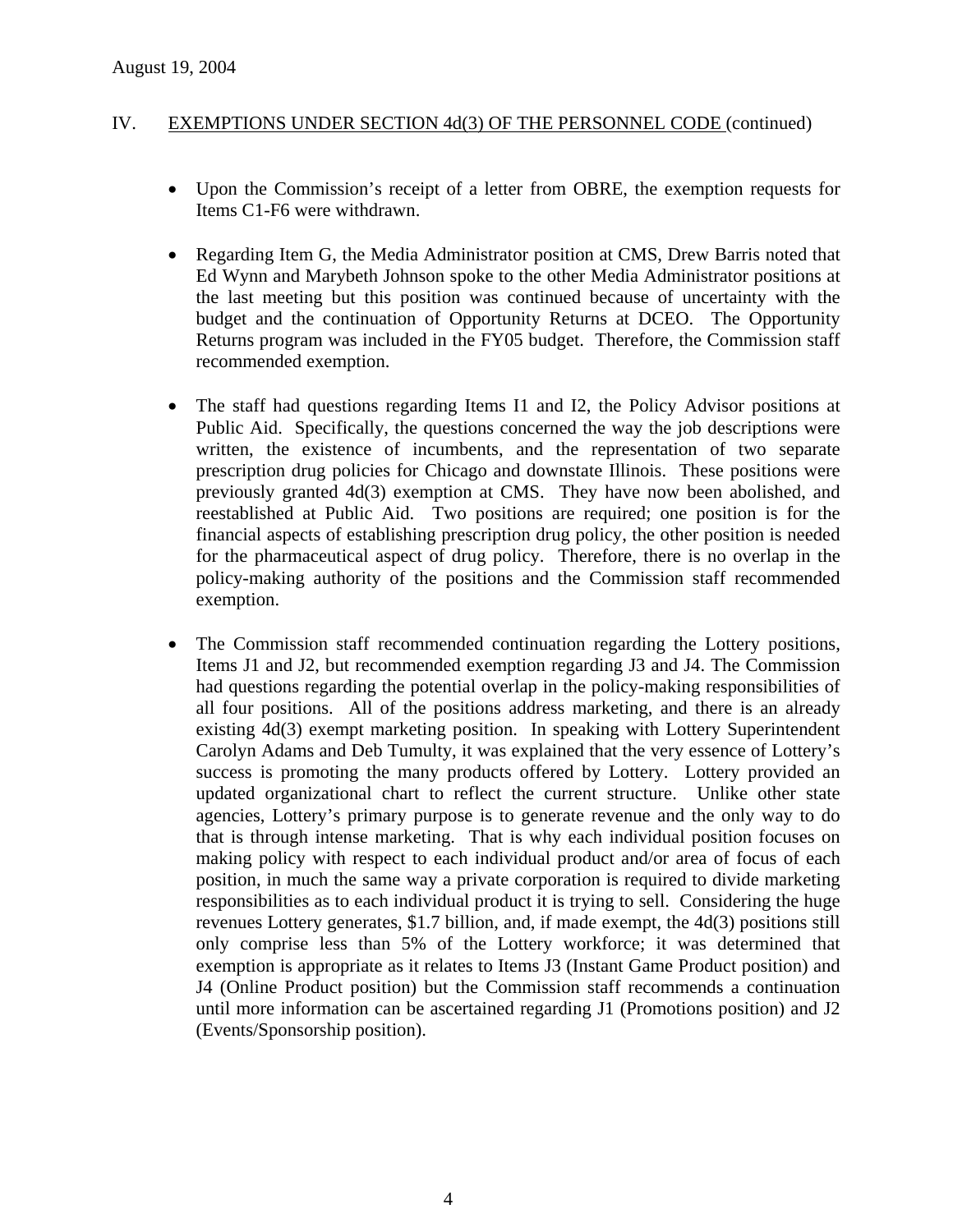- The Commission staff had questions regarding the Placement Resources Unit Manager, Item N1. The Staff spoke to Jim Reinhart, Acting Manager of Personnel. Reinhart stated that the Department of Corrections is making the reduction of recidivism the highest priority. This position focuses on reducing this condition through the broad creation of statewide policy regarding the housing, drug treatment and counseling to offenders upon release from state prison to parole. Therefore, the staff recommended exemption.
- The Commission staff had questions regarding Item P, the Office of Health Protection, because the position description as submitted reflected that the position was primarily a line supervisor as opposed to a principal policy making position, despite the fact that the description included policy making responsibilities regarding the prevention of the spread of infectious diseases. After speaking to Mark Magill at CMS, we were informed that the position was primarily a policy making position, and the job description was re-written to reflect that. Therefore, the staff recommended exemption.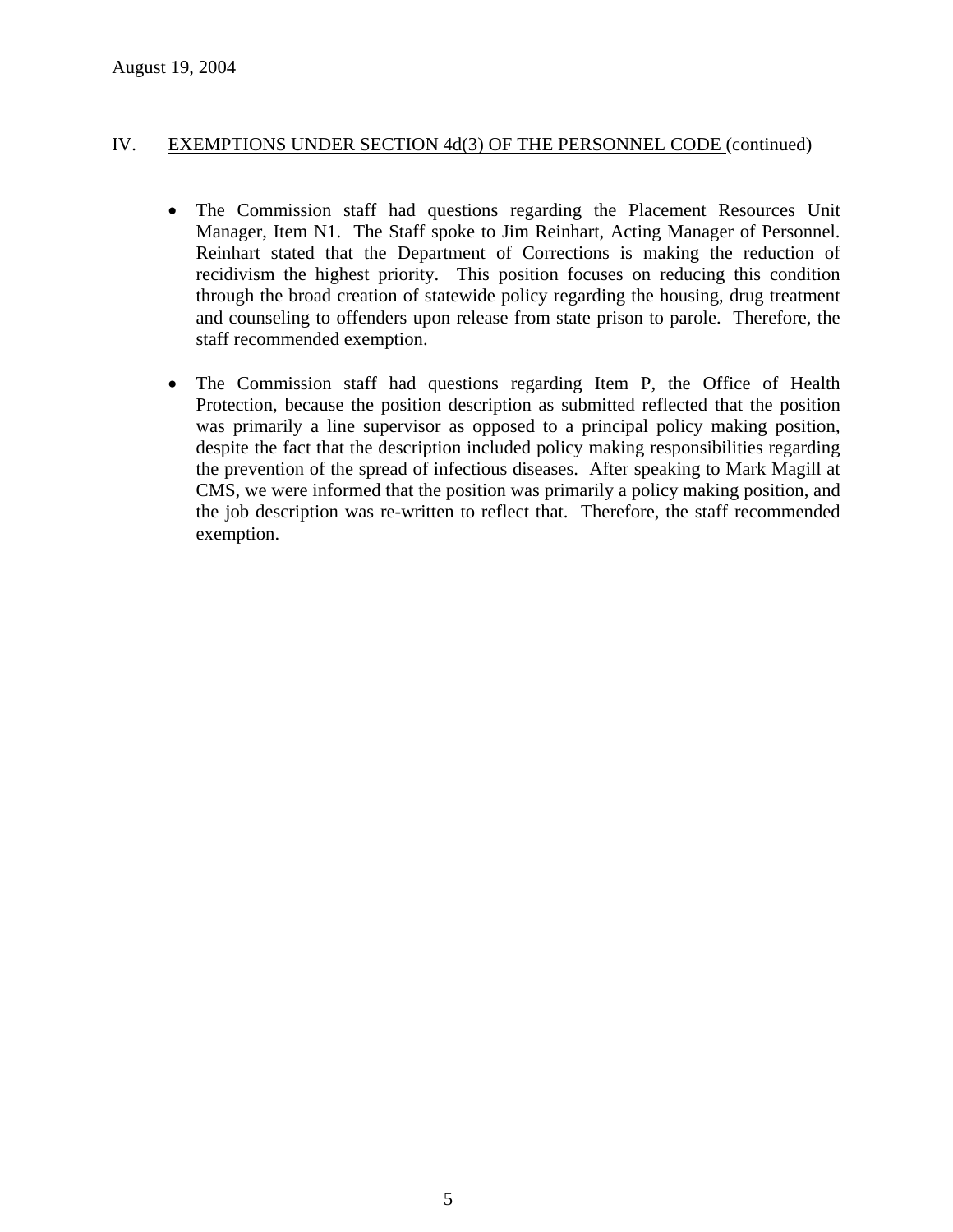**IT WAS MOVED BY COMMISSIONER RICHARDS, SECONDED BY COMMISSIONER PETERSON AND THE MOTION UNANIMOUSLY ADOPTED TO CONTINUE OR APPROVE THE REQUESTS FOR 4D(3) EXEMPTION FOR THE FOLLOWING POSITIONS IN ACCORDANCE WITH STAFF RECOMMENDATION:** 

# **C. Requests for 4d(3) Exemption Withdrawn by the Office of Banks and Real Estate**

**The following 4d(3) requests for exemption were withdrawn prior to the August 19, 2004 meeting.** 

| <b>Position Title:</b><br><b>Position Number:</b><br>Division:<br>Incumbent:<br>Supervisor:<br>Location: | Senior Public Service Administrator<br>40070-50-92-301-00-01<br><b>Legal Division</b><br>Michael D. Morehead<br>SPSA (40070-50-92-300-00-01)<br><b>Sangamon County</b> |
|----------------------------------------------------------------------------------------------------------|------------------------------------------------------------------------------------------------------------------------------------------------------------------------|
| <b>Position Title:</b><br><b>Position Number:</b><br>Division:<br>Incumbent:<br>Supervisor:<br>Location: | Senior Public Service Administrator<br>40070-50-92-401-10-01<br><b>Legal Division</b><br>Alan I. Anderson<br>SPSA (40070-50-92-40-00-01)<br><b>Cook County</b>         |
| <b>Position Title:</b><br><b>Position Number:</b><br>Division:<br>Incumbent:<br>Supervisor:<br>Location: | Senior Public Service Administrator<br>40070-50-92-230-00-01<br><b>Fiscal Division</b><br>Linda C. Harrod<br>SPSA (40070-50-92-200-00-01)<br><b>Sangamon County</b>    |
| <b>Position Title:</b><br><b>Position Number:</b><br>Division:<br>Incumbent:<br>Supervisor:<br>Location: | Senior Public Service Administrator<br>40070-50-92-002-00-01<br>Commissioner's Office<br>Steven D. Ginsburg<br>Commissioner<br><b>Cook County</b>                      |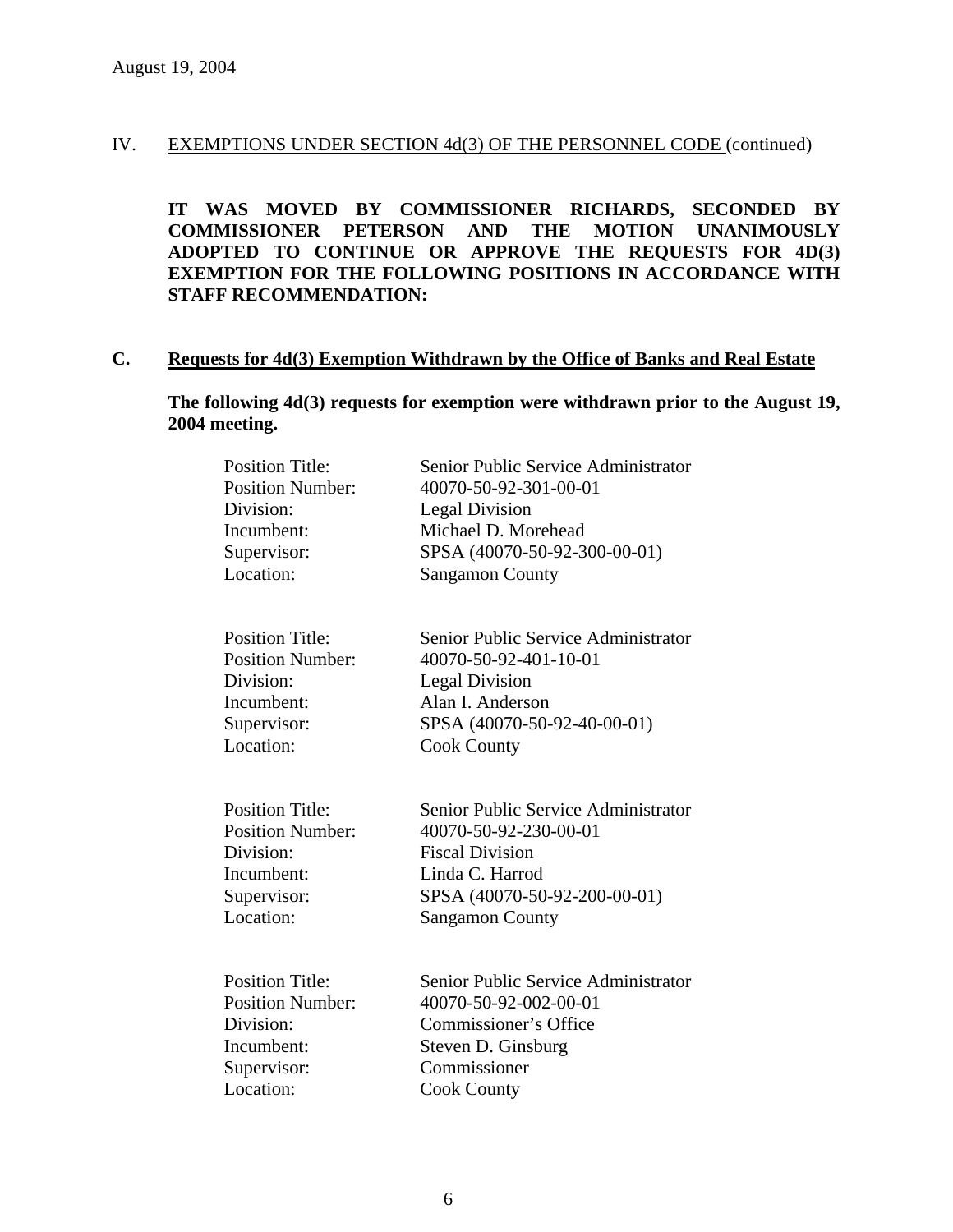| <b>Position Title:</b><br><b>Position Number:</b><br>Division:<br>Incumbent:<br>Supervisor:<br>Location: | Senior Public Service Administrator<br>40070-50-92-303-00-01<br>Specialized Activities Supervision Division<br>Vacant (40070-50-92-300-00-01)<br>SPSA (40070-50-92-300-00-01)<br><b>Sangamon County</b> |
|----------------------------------------------------------------------------------------------------------|---------------------------------------------------------------------------------------------------------------------------------------------------------------------------------------------------------|
| <b>Position Title:</b><br><b>Position Number:</b><br>Division:<br>Incumbent:<br>Supervisor:<br>Location: | Senior Public Service Administrator<br>40070-50-92-304-00-01<br>Springfield Commercial Bank Supervision Division<br>Marc A. Edwards<br>SPSA (40070-50-92-300-00-01)<br><b>Sangamon County</b>           |
| <b>Position Title:</b><br><b>Position Number:</b><br>Division:<br>Incumbent:<br>Supervisor:<br>Location: | Senior Public Service Administrator<br>40070-50-92-305-00-01<br>Chicago Commercial Bank Supervision Division<br>Richard C. Brunskill<br>SPSA (40070-50-92-300-00-01)<br><b>Cook County</b>              |
| <b>Position Title:</b><br><b>Position Number:</b><br>Division:<br>Incumbent:<br>Supervisor:<br>Location: | Senior Public Service Administrator<br>40070-50-92-306-00-01<br><b>International Bank Supervision Division</b><br>Craig S. Volk<br>SPSA (40070-50-92-300-00-01)<br><b>Cook County</b>                   |
| <b>Position Title:</b><br><b>Position Number:</b><br>Division:<br>Incumbent:<br>Supervisor:<br>Location: | Senior Public Service Administrator<br>40070-50-92-403-00-01<br><b>Thrifts Division</b><br>James R. Copley<br>SPSA (40070-50-92-400-00-01)<br><b>Cook County</b>                                        |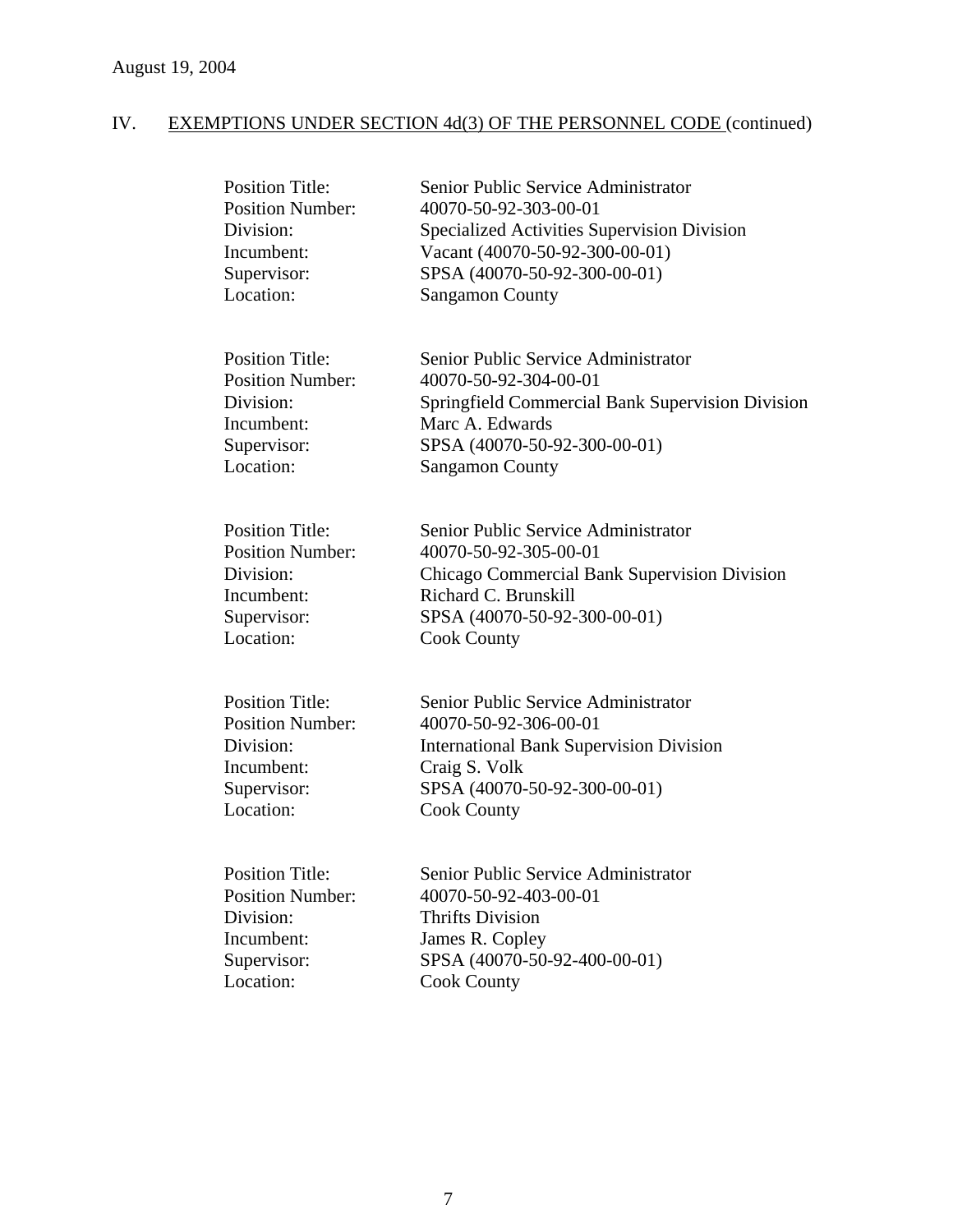| Senior Public Service Administrator |
|-------------------------------------|
| 40070-50-92-404-00-01               |
| Mortgage Banking Division           |
| Arleatha H. Kelly                   |
| SPSA (40070-50-92-400-00-01)        |
| <b>Cook County</b>                  |
|                                     |

### **D. Requests for 4d(3) Exemption Continued by the Commission**

# **The following 4d(3) requests for exemption were continued at the August 19, 2004 meeting until the September 16, 2004 meeting:**

| Agency:<br><b>Position Title:</b><br><b>Position Number</b><br>Division:<br>Incumbent:                             | <b>Environmental Protection Agency</b><br>Senior Public Service Administrator<br>40070-46-00-000-00-07<br>Director's Office<br>Vacant                                                |
|--------------------------------------------------------------------------------------------------------------------|--------------------------------------------------------------------------------------------------------------------------------------------------------------------------------------|
| Supervisor:                                                                                                        | Director                                                                                                                                                                             |
| Location:                                                                                                          | <b>Cook County</b>                                                                                                                                                                   |
| Agency:<br><b>Position Title:</b><br><b>Position Number</b><br>Division:<br>Incumbent:<br>Supervisor:<br>Location: | Department of Revenue<br>Senior Public Service Administrator<br>40070-25-94-200-00-01<br>Lottery-Promotions Office<br>Vacant<br>Lottery Superintendent<br><b>Cook County</b>         |
| Agency:<br><b>Position Title:</b><br><b>Position Number</b><br>Division:<br>Incumbent:<br>Supervisor:<br>Location: | Department of Revenue<br>Senior Public Service Administrator<br>40070-25-90-200-10-01<br>Lottery-Events/Sponsorship Office<br>Vacant<br>Lottery Superintendent<br><b>Cook County</b> |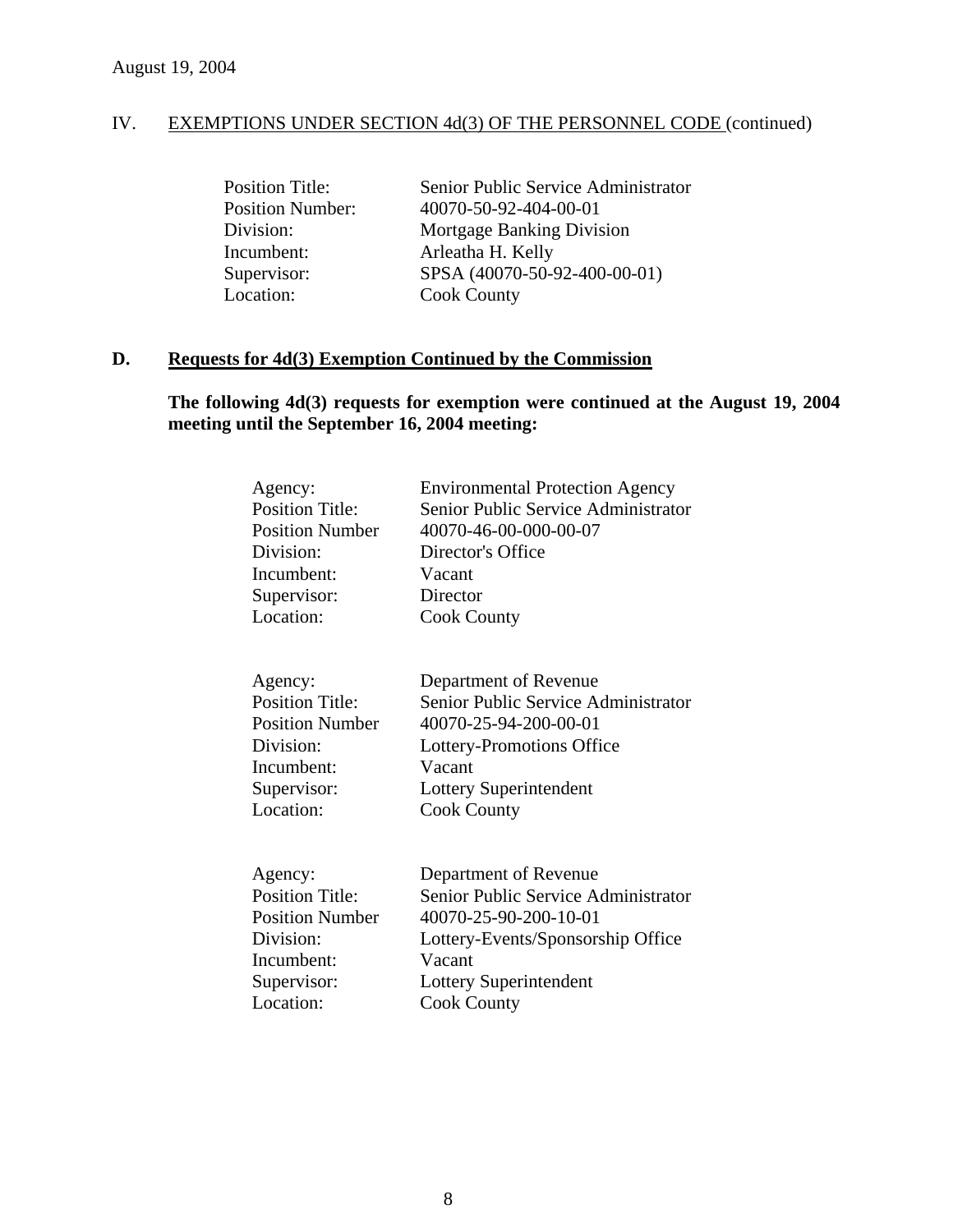| Agency:                 | Department of Natural Resources     |
|-------------------------|-------------------------------------|
| <b>Position Title:</b>  | Senior Public Service Administrator |
| <b>Position Number:</b> | 40070-12-00-300-00-01               |
| Division:               | Director's Office                   |
| Incumbent:              | Vacant                              |
| Supervisor:             | Director                            |
| Location:               | <b>Cook County</b>                  |

| Agency:                 | Department of Agriculture           |
|-------------------------|-------------------------------------|
| <b>Position Title:</b>  | Senior Public Service Administrator |
| <b>Position Number:</b> | 40070-11-01-000-00-02               |
| Division:               | Director's Office                   |
| Incumbent:              | Vacant                              |
| Supervisor:             | Director                            |
| Location:               | <b>Sangamon County</b>              |

# **E. Requests for 4d(3) Exemption Approved by the Commission**

**The following 4d(3) requests for exemption were approved at the August 19, 2004 meeting:** 

| Agency:<br><b>Position Title:</b> | <b>Central Management Services</b><br>Senior Public Service Administrator |
|-----------------------------------|---------------------------------------------------------------------------|
| <b>Position Number:</b>           | 40070-37-80-000-19-01                                                     |
| Bureau/Division:                  | Illinois Office of Communication and Information                          |
| Incumbent:                        | Vacant                                                                    |
| Supervisor:                       | Deputy Director of the Illinois Office of                                 |
|                                   | Communication and Information                                             |
| Location:                         | <b>Cook County</b>                                                        |
|                                   |                                                                           |
| Agency:                           | Department of Public Aid                                                  |
| <b>Position Title:</b>            | Senior Public Service Administrator                                       |
| <b>Position Number:</b>           | 40070-33-00-060-00-21                                                     |
| Division:                         | Office of the Director                                                    |
| Incumbent:                        | Vacant                                                                    |
| Supervisor:                       | Director                                                                  |
| Location:                         | <b>Cook County</b>                                                        |
|                                   |                                                                           |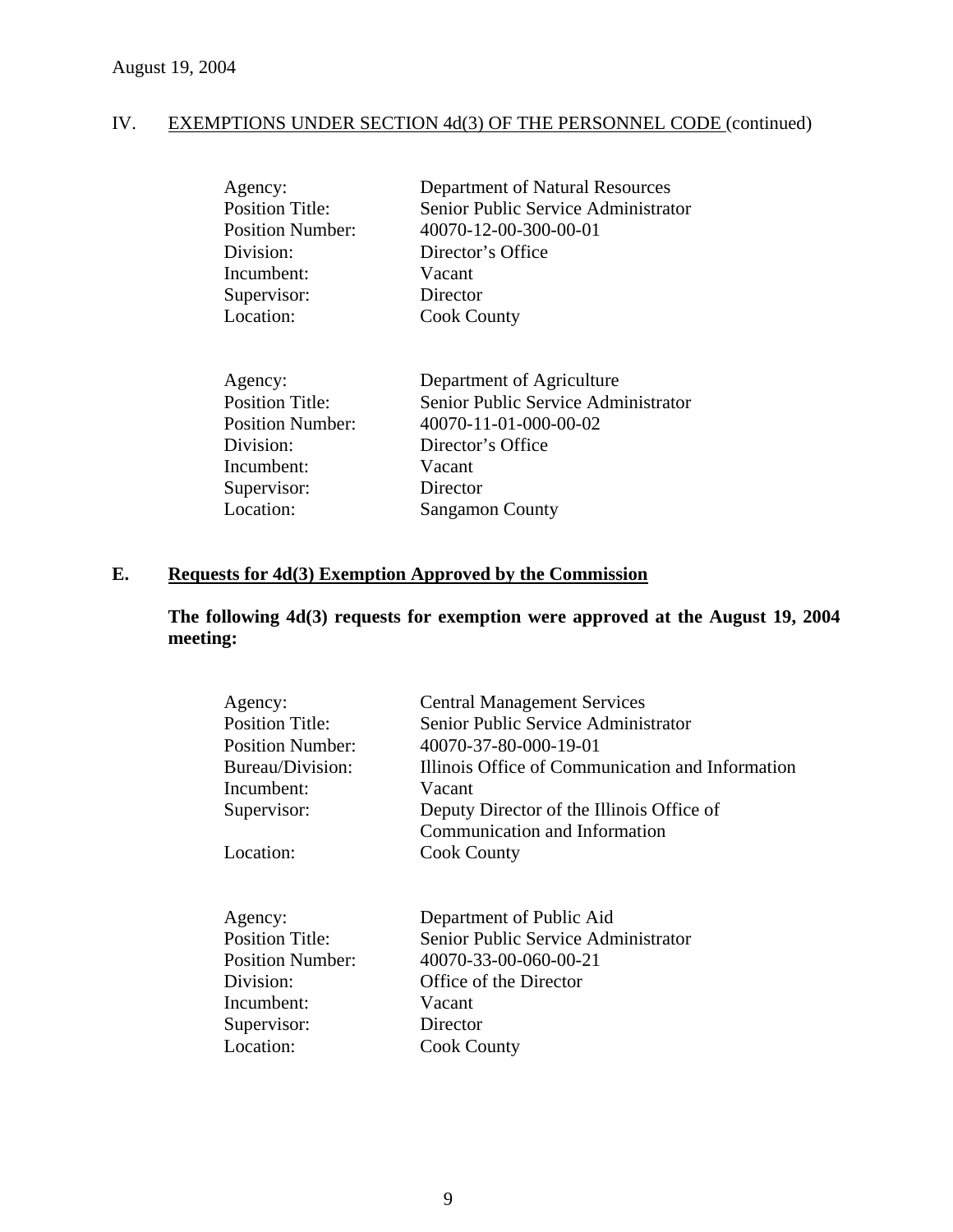| Agency:<br><b>Position Title:</b><br><b>Position Number:</b><br>Division:<br>Incumbent:<br>Supervisor:<br>Location: | Department of Revenue<br>Senior Public Service Administrator<br>40070-25-90-200-30-01<br>Lottery-Instant Game Product Office<br>Vacant<br>Lottery Superintendent<br><b>Cook County</b>                                          |
|---------------------------------------------------------------------------------------------------------------------|---------------------------------------------------------------------------------------------------------------------------------------------------------------------------------------------------------------------------------|
| Agency:<br><b>Position Title:</b><br><b>Position Number:</b><br>Division:<br>Incumbent:<br>Supervisor:<br>Location: | Department of Revenue<br>Senior Public Service Administrator<br>40070-25-90-200-40-01<br>Lottery-On-Line Product Office<br>Vacant<br>Lottery Superintendent<br><b>Cook County</b>                                               |
| Agency:<br><b>Position Title:</b><br><b>Position Number:</b><br>Division:<br>Incumbent:<br>Supervisor:<br>Location: | <b>Environmental Protection Agency</b><br>Senior Public Service Administrator<br>40070-46-25-300-00-01<br>Deputy Director's Office<br><b>Charles Bennett</b><br>Deputy Director 40070-46-10-000-00-01<br><b>Sangamon County</b> |
| Agency:<br><b>Position Title:</b><br><b>Position Number:</b><br>Division:<br>Incumbent:<br>Supervisor:<br>Location: | Department of Corrections<br>Senior Public Service Administrator<br>40070-29-00-500-00-01<br>Director's Office/Placement Resources<br>Vacant<br>Director<br>Cook                                                                |
| Agency:<br><b>Position Title:</b><br><b>Position Number:</b><br>Division:<br>Incumbent:<br>Supervisor:<br>Location: | Department of Corrections<br>Senior Public Service Administrator<br>40070-29-00-600-00-01<br>Director's Office/Personnel<br>Vacant<br>Director<br>Sangamon                                                                      |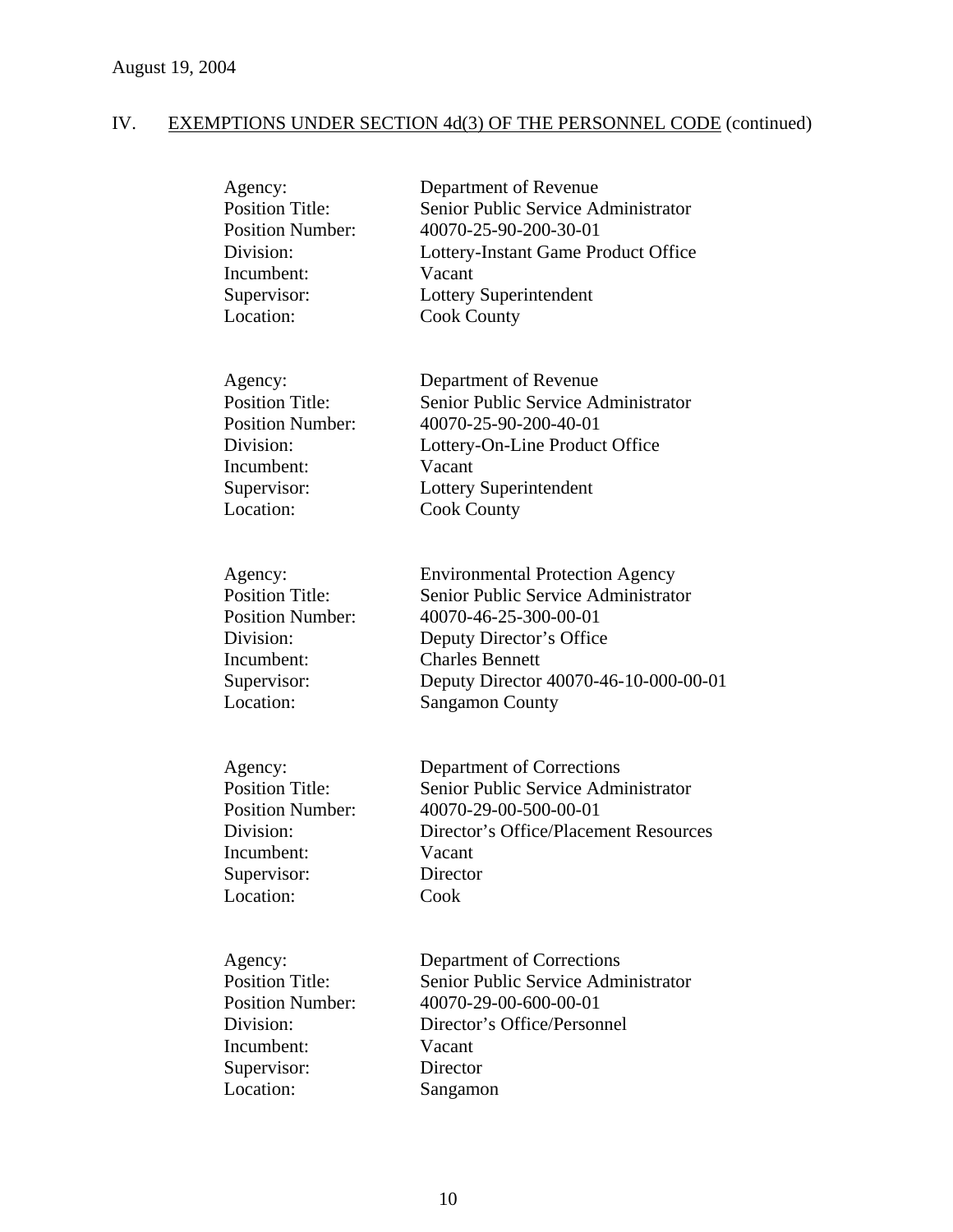| Agency:<br><b>Position Title:</b><br><b>Position Number:</b><br>Division:<br>Incumbent: | Commerce & Economic Development<br>Senior Public Service Administrator<br>40070-42-00-010-00-01<br>Director's Office<br>Vacant |
|-----------------------------------------------------------------------------------------|--------------------------------------------------------------------------------------------------------------------------------|
|                                                                                         |                                                                                                                                |
| Supervisor:                                                                             | Director                                                                                                                       |
| Location:                                                                               | <b>Cook County</b>                                                                                                             |

| Agency:                 | Commerce & Economic Development             |
|-------------------------|---------------------------------------------|
| <b>Position Title:</b>  | Senior Public Service Administrator         |
| <b>Position Number:</b> | 40070-20-50-000-00-01                       |
| Division:               | Office of Health Protection                 |
| Incumbent:              | Vacant                                      |
| Supervisor:             | Director of the Department of Public Health |
| Location:               | <b>Sangamon County</b>                      |
|                         |                                             |

### V. MOTION TO GO INTO EXECUTIVE SESSION

### **IT WAS MOVED BY COMMISSIONER RICHARDS, SECONDED BY COMMISSIONER EWELL AND THE MOTION UNANIMOUSLY ADOPTED TO HOLD AN EXECUTIVE SESSION TO CONSIDER APPEALS OF DISMISSAL FILED WITH THE COMMISSION.**

### VI. RECONVENE MEETING

Upon due and proper notice the regular meeting of the Illinois Civil Service Commission was reconvened at 160 North LaSalle Street, Chicago, Illinois at 9:42 a.m.

Present: Chris Kolker, Chairman; George E. Richards, Betty Bukraba, Raymond W. Ewell and Barbara J. Peterson, Commissioners; and Daniel Stralka, Andrew Barris and Leonard F. Sacks of the Commission staff.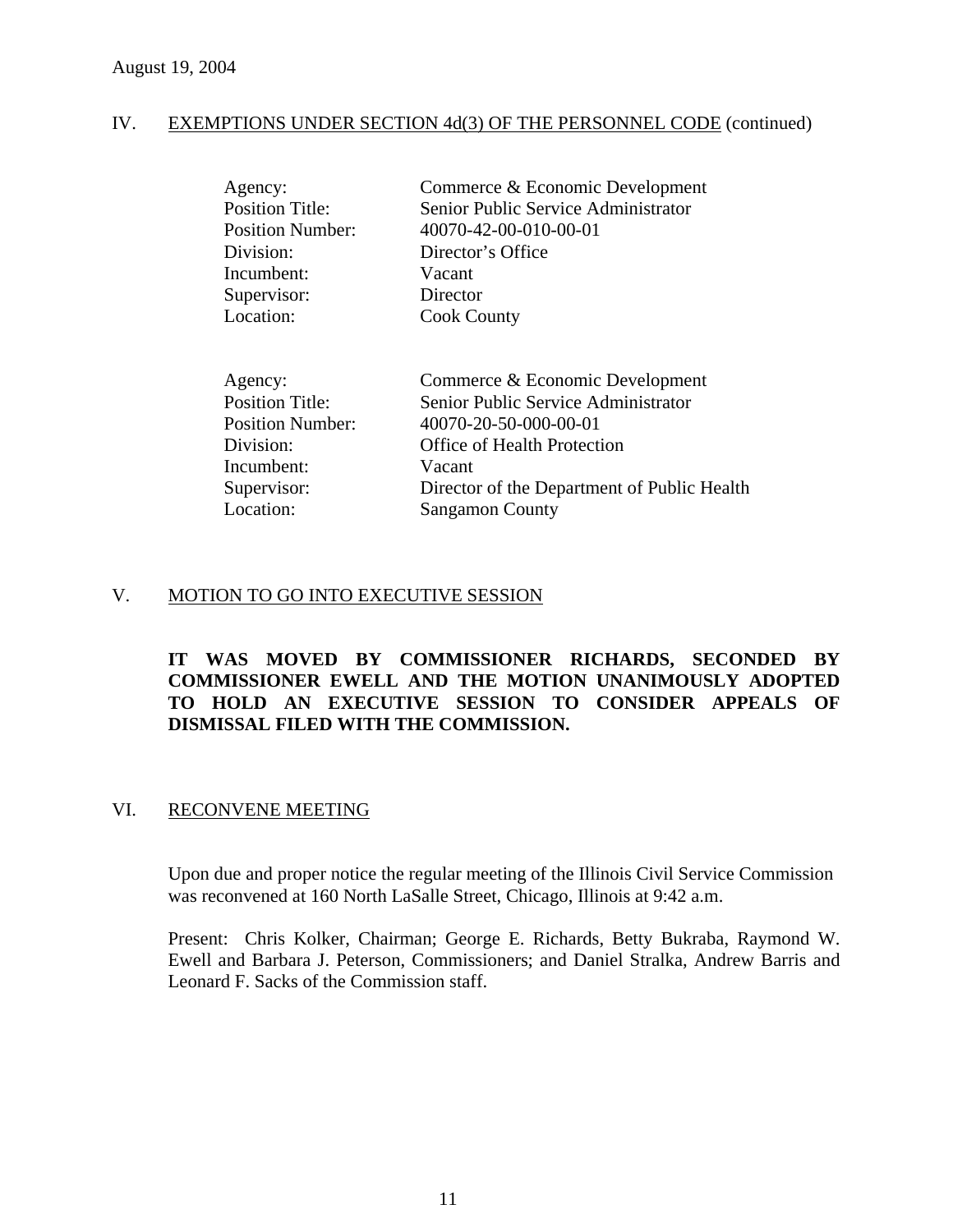### VII. NON-MERIT APPOINTMENT REPORT

The Personnel Code permits non-merit appointments for a limited period of time, i.e., emergency appointments shall not exceed 60 days and shall not be renewed, and positions shall not be filled on a temporary or provisional basis for more than six months out of any twelve-month period. Consecutive non-merit appointments are not violative of the Code, however, they do present a possible evasion of merit principles and should be monitored. Set forth below is the number of consecutive non-merit appointments made by each department. These statistics are from the Department of Central Management Services consecutive non-merit report as of July 31, 2004.

|                                    | 6/30/04 | 7/31/04 |
|------------------------------------|---------|---------|
| Agriculture                        | 9       | 8       |
| <b>Central Management Services</b> | 13      |         |
| Children & Family Services         | 8       |         |
| Comm. & Econ. Opportunity          |         |         |
| <b>Emergency Management Agency</b> |         |         |
| <b>Environmental Protection</b>    |         |         |
| <b>Historic Preservation</b>       | 27      | 34      |
| Human Rights.                      |         |         |
| <b>Natural Resources</b>           | 56      | 51      |
| Public Aid                         |         |         |
| Revenue                            | 2       |         |
| <b>State Retirement Systems</b>    |         |         |
| Transportation                     |         |         |
| Totals                             | 127     |         |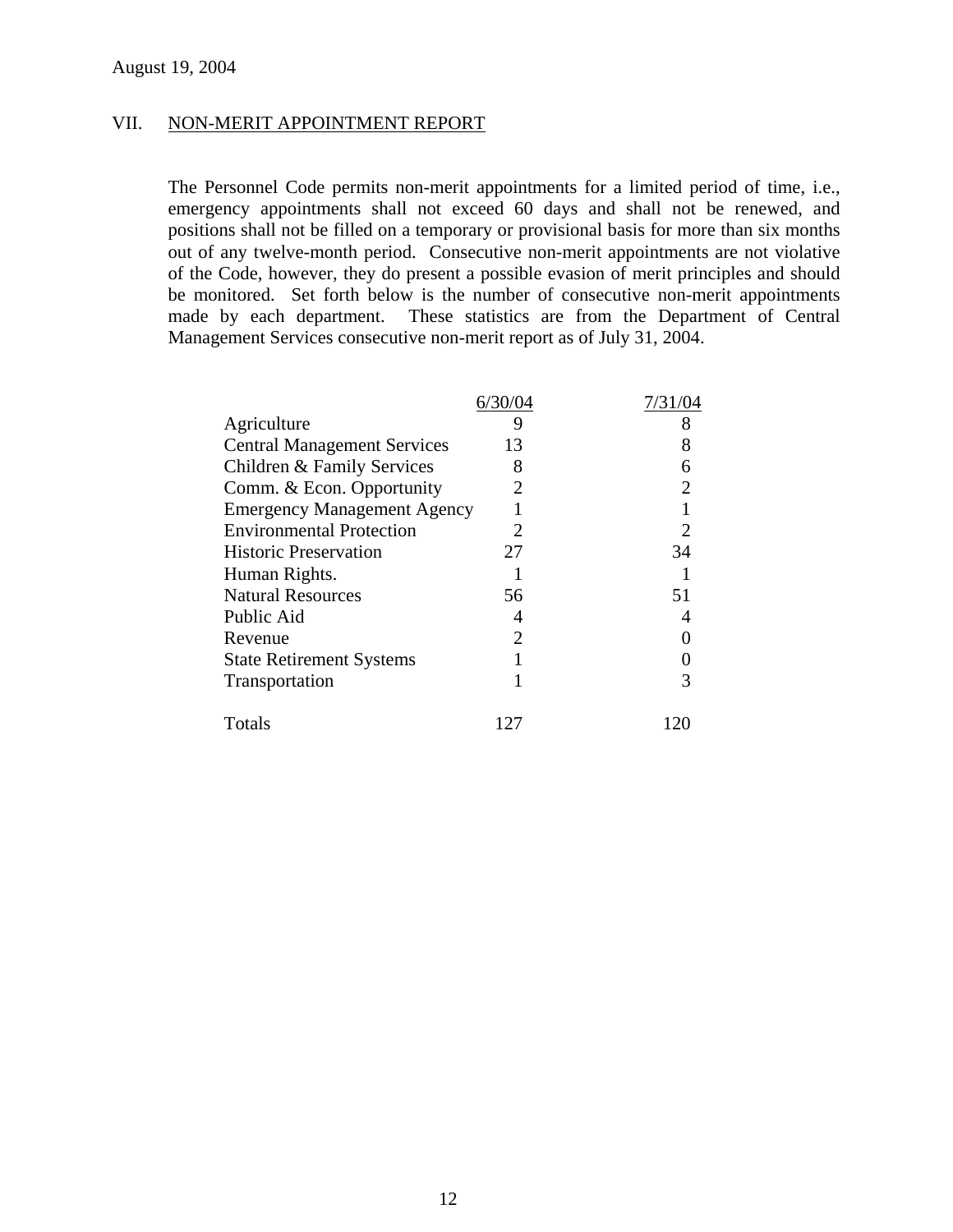### VIII. PUBLICLY ANNOUNCED DECISION RESULTING FROM APPEAL

### • **DISCHARGE**

### **DA-93-04**

|         | Respondent   Dion P. Butler | <b>Appeal Date</b>   | 5/03/04           |
|---------|-----------------------------|----------------------|-------------------|
| Agency  | <b>IDOT</b>                 | <b>Decision Date</b> | 8/05/04           |
| Type of | Discharge                   | ALJ                  | Daniel Stralka    |
| Appeal  |                             |                      |                   |
| Charge  | Third Failure to            | Recommended          | Charges Proven;   |
|         | Answer Snow and Ice         | Decision             | Discharge Upheld. |
|         | Call-out.                   |                      |                   |

**IT WAS MOVED BY COMMISSIONER BUKRABA, SECONDED BY COMMISSIONER RICHARDS AND BY ROLL CALL VOTE THE MOTION UNANIMOUSLY ADOPTED TO REJECT THE RECOMMENDED DECISION AND REMAND IT TO THE ADMINISTRATIVE LAW JUDGE FOR THE PURPOSE OF FURTHER PROCEEDINGS INCLUDING THE TAKING OF ADDITIONAL EVIDENCE.** 

### IX. APPEALS TERMINATED WITHOUT DECISION

### • **DISMISSAL**

### **DA-81-04**

| Respondent | Adelin C. Hoskins        | <b>Appeal Date</b>   | 1/27/04                     |
|------------|--------------------------|----------------------|-----------------------------|
| Agency     | Public Aid               | <b>Decision Date</b> | 7/22/04                     |
| Type of    | Discharge                | ALJ                  | Daniel Stralka              |
| Appeal     |                          |                      |                             |
| Charge     | Inappropriate Behavior;  | Recommended          | <b>Settlement Agreement</b> |
|            | Failing/Refusing to      | Decision             | and General Release         |
|            | <b>Follow Department</b> |                      | Signed By All Parties.      |
|            | Policy or Supervisory    |                      | <b>ALJ</b> Recommends       |
|            | Instructions.            |                      | Dismissal.                  |

**IT WAS MOVED BY COMMISSIONER RICHARDS, SECONDED BY COMMISSIONER EWELL AND BY ROLL CALL VOTE THE MOTION UNANIMOUSLY ADOPTED TO AFFIRM THE STAFF RECOMMENDATION THAT THE APPEAL OF THE RESPONDENT BE DISMISSED**.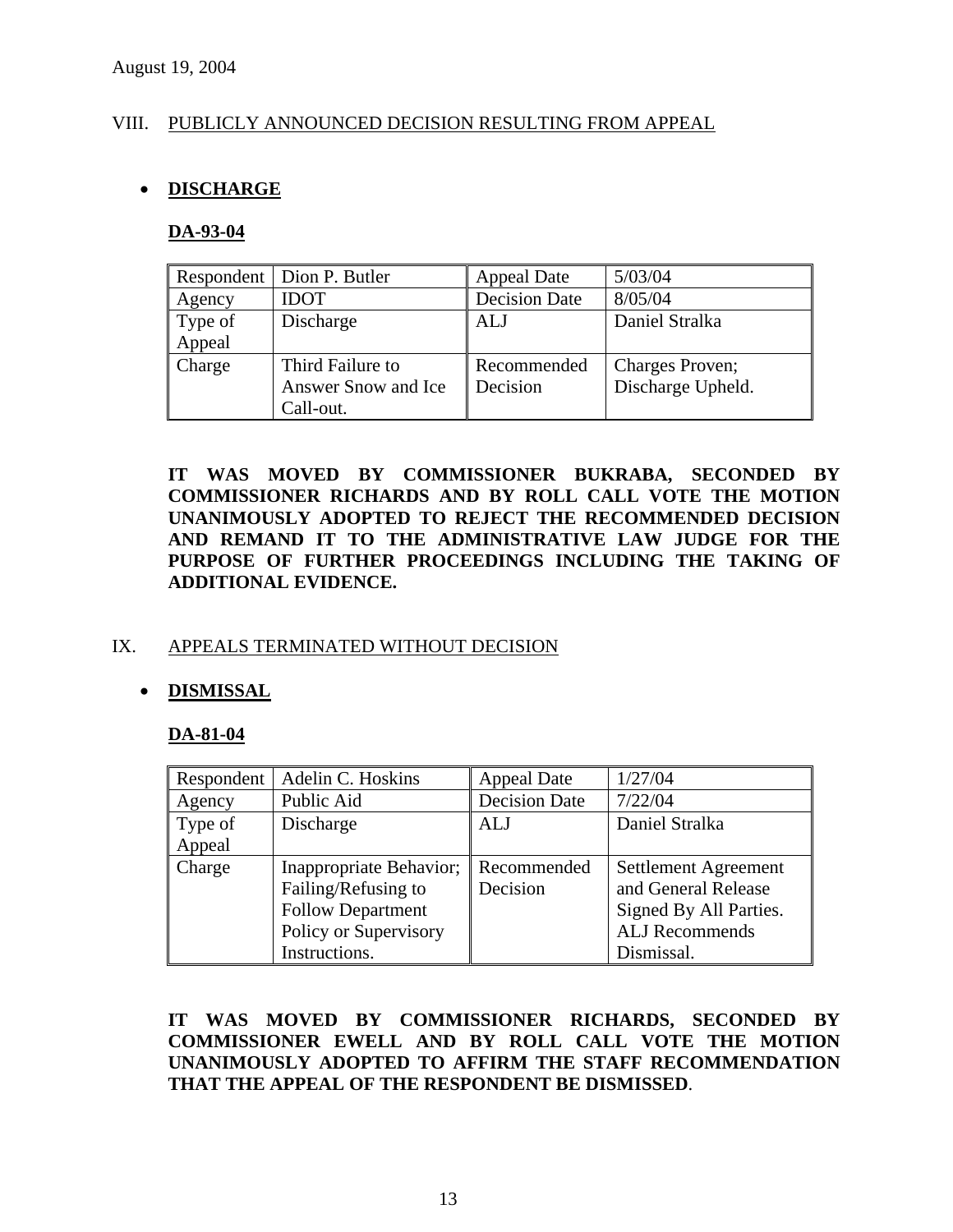### X. STAFF REPORT

Ethics training for staff and Commissioners will take place between September 9 – October 8, 2004. It is an internet-based program consisting of a 1 hour training session with a 10 question quiz.

Staff has solicited and attended three vendor presentations for replacing the existing copier. Executive Director Daniel Stralka outlined the capabilities staff are seeking in a new copier and how it will result in productivity improvements in the office.

Sandy is preparing a spending plan for the new fiscal year to reflect the 4% across-theboard reduction in the FY05 budget.

Drew Barris presented the Commissioners with a proposed change in format for presenting 4d(3) exemption requests on agendas. The Commissioners approved the format change.

Proposed 2005 meeting dates were presented to the Commissioners for consideration. Discussion regarding the Springfield dates was had. At the Chairman's direction, current Commission Rule language regarding the locations of meetings will be considered for amendment.

Business cards for executive staff and the Commissioners were considered. Samples will be considered at the next meeting.

Staff reported that GAAP report documents were submitted to the Comptroller.

Drew Barris reported that PAP report indicators were reviewed and revised for the comptroller.

The BEP compliance plan was being formulated for FY05.

The Annual Affirmative Action Report was submitted to the Department of Human Rights.

Drew Barris will represent the Commission at the September 15, 2004 ICED anniversary forum.

### XI. ANNOUNCEMENT OF NEXT MEETING

Announcement of the next regular meeting to be held on Thursday, September 16, 2004 at 9:00 a.m. in the Commission's Chicago Office.